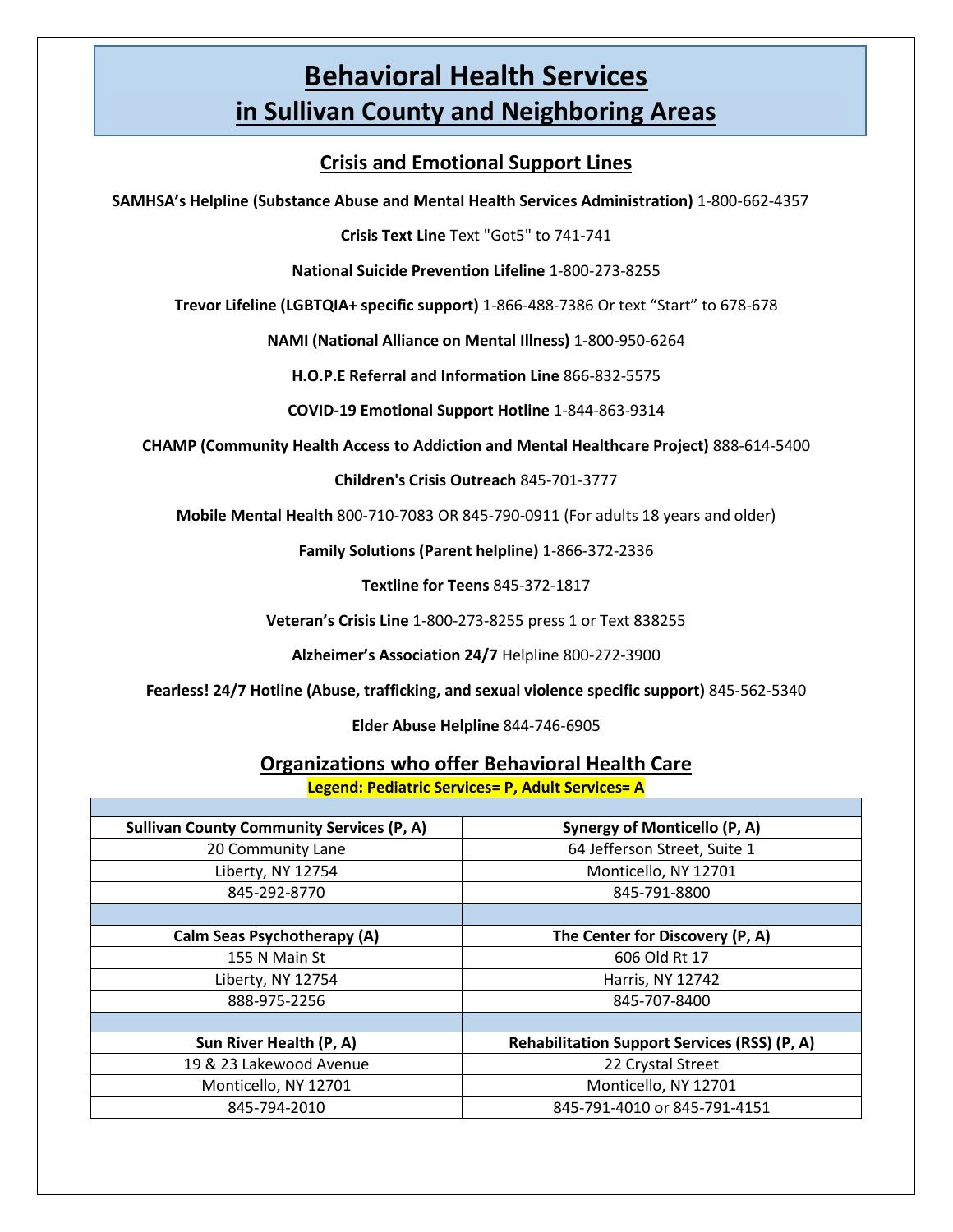| <b>Choices Mental Health Counseling (A)</b> | Crystal Run Health Care (P, A) |
|---------------------------------------------|--------------------------------|
| 32 Mountain Mall Plaza Suite 2              | 61 Emerald Place               |
| Monticello, NY 12701                        | Rock Hill, NY 12775            |
| 845-513-5002 or http://choicesmhc.com/      | 845-794-6999                   |

F

 $\overline{\phantom{a}}$ 

| Cross the Bridge Counseling (P, A)                      | <b>Veteran's Affairs of the</b>                         |
|---------------------------------------------------------|---------------------------------------------------------|
|                                                         | Hudson Valley Healthcare System (A)                     |
| Services offered in Middletown & Rock Hill              | Services offered in Monticello, Montrose, Castle Point, |
|                                                         | Carmel, Goshen, New City, Port Jervis & Poughkeepsie    |
| 845-342-5789                                            | 914-737-4400 ext. 2330                                  |
|                                                         |                                                         |
| <b>Sullivan Community Services: Rockland Children's</b> | Ahava Medical (P, A)                                    |
| <b>Psychiatric Center (P)</b>                           |                                                         |
| 125 Buckley Street                                      | 25 Carrier Street                                       |
| Liberty, NY 12754                                       | Liberty, NY 12754                                       |
| 845-292-0362                                            | 845-281-7200                                            |
|                                                         |                                                         |
| <b>Access Supports for Living (P, A)</b>                | Garnet Health (P, A)                                    |
| 16-24 Union Street                                      | 75 Crystal Run Road Suite 135                           |
| Middletown, NY 10940                                    | Middletown, NY 10941                                    |
| 845-343-5556                                            | 845-333-1000 or 845-794-3300 ext. 2809                  |
|                                                         |                                                         |
| <b>Windsor Counseling West (P, A)</b>                   | <b>Refuah Health (A)</b>                                |
| 682 East Main Street Suite 1D                           | 36 Laurel Ave                                           |
| Middletown, NY 10940                                    | South Fallsburg, NY 12779                               |
| 845-342-0114                                            | 845-482-9394                                            |
|                                                         |                                                         |
| <b>Orange County Mental Health (P, A)</b>               | Pine Bush Counseling (P, A)                             |
| 5 Harriman Dr.                                          | 76 Boniface Dr. #8                                      |
| Goshen, NY 10924                                        | Pine Bush, NY 12566                                     |
| 845-291-2600                                            | 845-744-6974                                            |
|                                                         |                                                         |
| <b>Center for Stress Reduction (A)</b>                  | Innerventure (A)                                        |
| 3 Coates Dr.                                            | <b>RT-17M</b>                                           |
| Goshen, NY 10924                                        | Goshen, NY 10924                                        |
| 845-291-0999                                            | 845-418-4282                                            |
|                                                         |                                                         |
| Middletown Pediatrics (P)                               | Minisink Psychology and Psychotherapy (P, A)            |
| 212 Crystal Run Road                                    | 25 Main Street, 3rd Floor                               |
| Middletown, NY 10941                                    | Goshen, NY 10924                                        |
| 845-281-7667                                            | 845-624-2994                                            |
|                                                         |                                                         |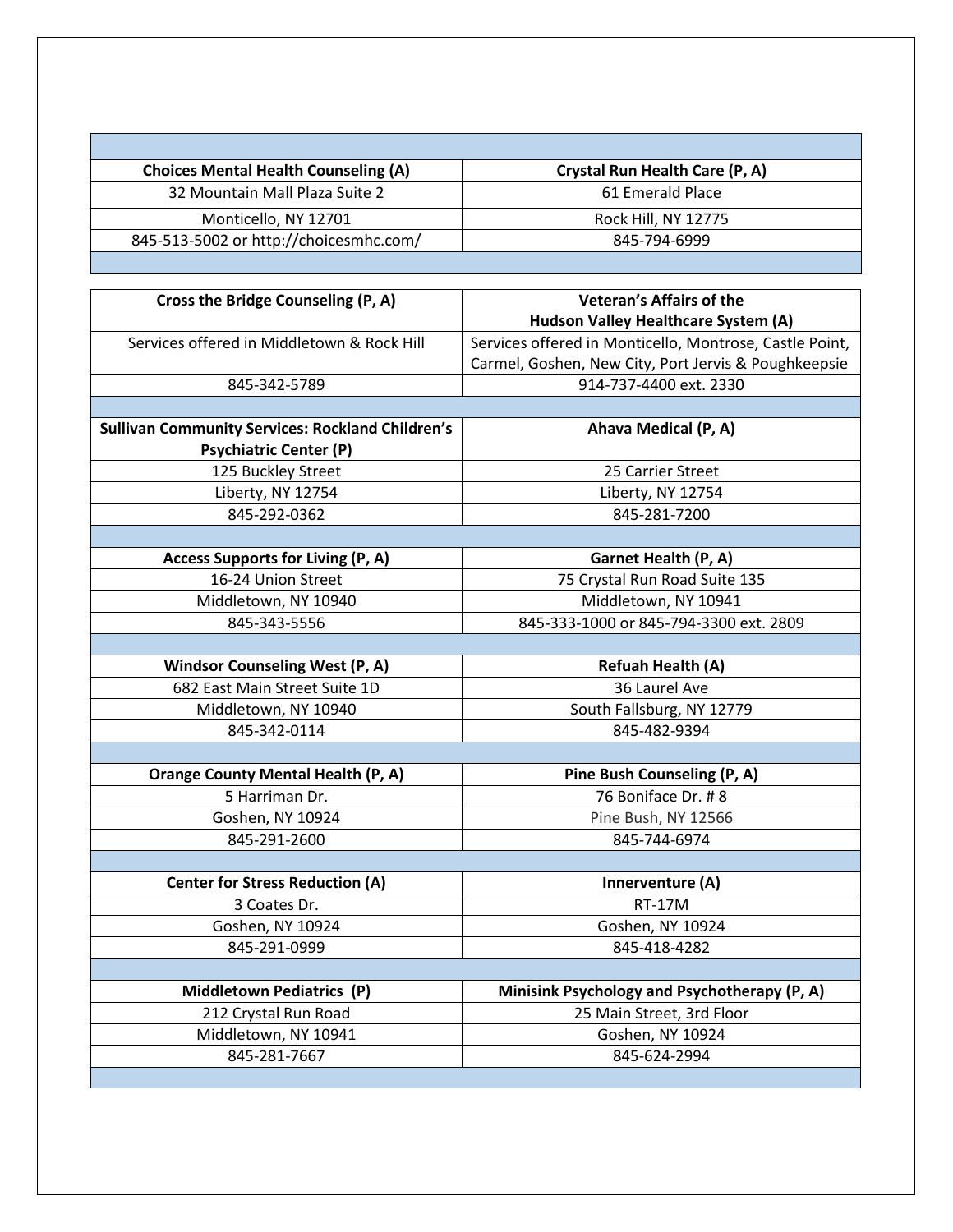| Delaware County Mental Health Services (P, A)     | Redco Group Behavioral Health Services (P, A)                    |
|---------------------------------------------------|------------------------------------------------------------------|
| 1 Hospital Rd                                     | 10 Buist Road, Suite 202                                         |
| Walton, NY 13856                                  | Milford, PA 18337                                                |
| 607-832-5888                                      | 570-296-1138                                                     |
|                                                   |                                                                  |
| Hudson Valley Center for Development (P, A)       | <b>Vitality Group Psychiatry Practice (P, A)</b>                 |
| 1124 NY Route 94 Suite 201                        | 3125 Rt 9W #204                                                  |
| New Windsor, NY 12553                             | New Windsor, NY 12553                                            |
| 845-787-1350                                      | 914-502-3998                                                     |
|                                                   |                                                                  |
| East Orange Psychiatric Associates, LLP (P, A)    | <b>Behavioral Health Services of the Hudson Valley</b><br>(P, A) |
| 400 Stony Brook Ct #1                             | 1 Jacqueline St.                                                 |
| Newburgh, NY 12550                                | New Windsor, NY 12553                                            |
| 845-565-0600                                      | 845-569-2900                                                     |
|                                                   |                                                                  |
| Honesdale Behavioral Health (P, A)                | <b>Rockland Psychiatric Center (A)</b>                           |
| 600 Maple Avenue, Suite #15                       | 45 Ashley Avenue                                                 |
| Honesdale, PA 18431                               | Middletown, NY 10940                                             |
| 570-253-8219                                      | 845-326-8059                                                     |
|                                                   |                                                                  |
| Astor Services for Children and Families (P, A)   | <b>Cornerstone Healthcare (P, A)</b>                             |
| Services offered in Ellenville, Beacon, Wingdale, | Services offered in Middletown, Port Jervis, New                 |
| Hyde Park, Rhinebeck, Poughkeepsie, Kingston, &   | Windsor, & more                                                  |
| <b>New Paltz</b>                                  |                                                                  |
| 845-871-1000                                      | 845-563-8000                                                     |
|                                                   |                                                                  |
| <b>Abbott House (P, A)</b>                        | <b>Restorative Management Corporation (RMC) (P, A)</b>           |
| Children and family treatment & support services  | Individual and family therapy, support groups & more             |
|                                                   | for individuals and families experiencing substance              |
|                                                   | use. *Services in Monticello, Middletown & more*                 |
| 914-591-7300 ext 3020                             | 845-250-1115                                                     |
|                                                   |                                                                  |
| Hinton Counseling Services, LCSW PLLC (P)         |                                                                  |
| 6 Wierk Avenue                                    |                                                                  |
| Liberty, NY 12754                                 |                                                                  |
| 845-237-3875 or megatherapy@gmail.com             |                                                                  |
|                                                   |                                                                  |

*\*See additional services on next page\**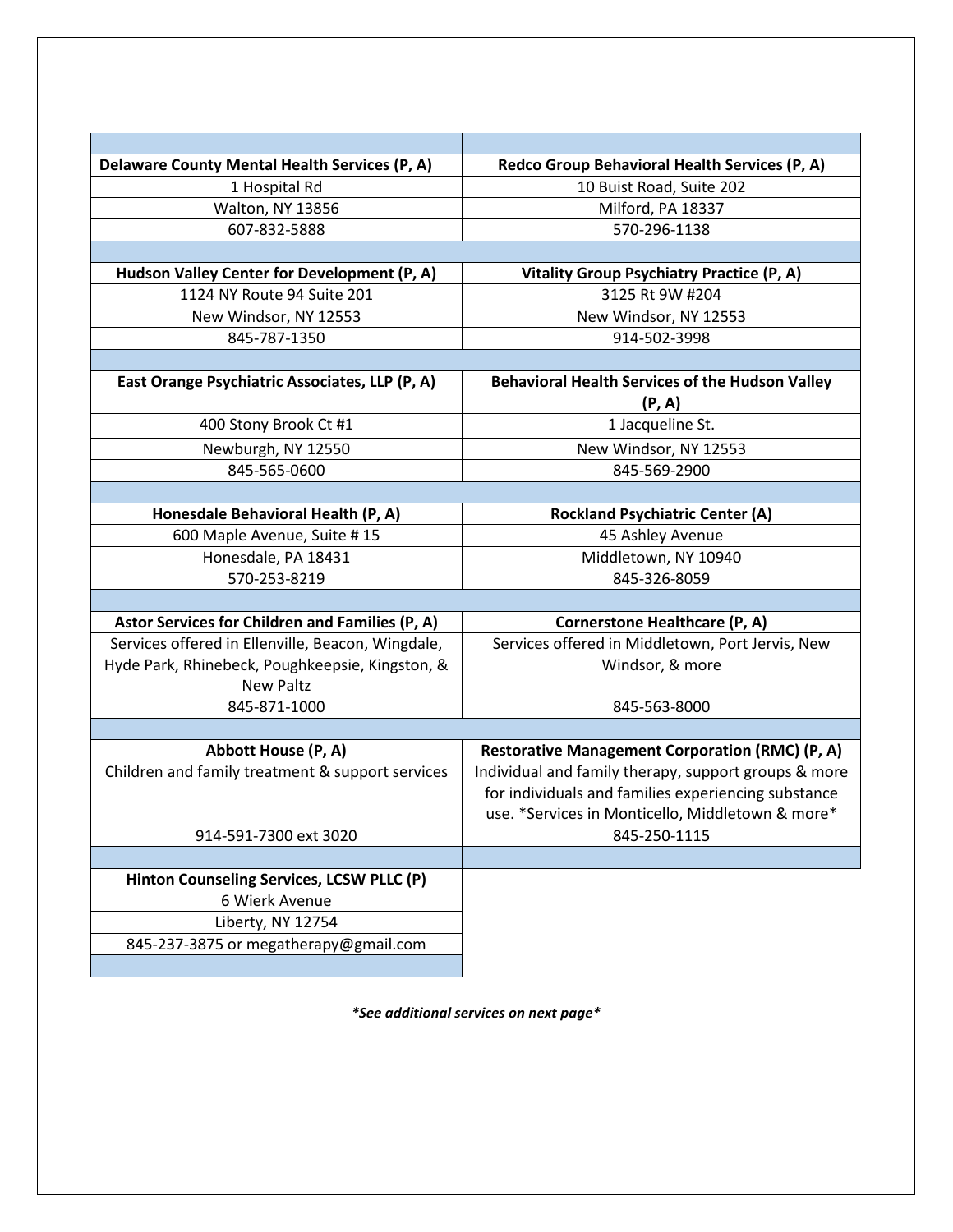## **Private Providers who offer Behavioral Health Care**

| Meghan Arfsten, Mental Health Counselor               | Jill Harmon-Selbo, Licensed Clinical Social Worker  |
|-------------------------------------------------------|-----------------------------------------------------|
| (P, A)                                                | (P, A)                                              |
| 59 North Main Street                                  | 59 North Main Street                                |
| Liberty, NY 12754                                     | Liberty, NY 12754                                   |
| 845-292-4403                                          | 845-292-4403                                        |
|                                                       |                                                     |
| Dr. Ira Lipton, Psychiatrist (P, A)                   | Dr. Michael Schwartz, Neuropsychologist (P, A)      |
| 111 Sullivan Ave #27                                  | 111 Sullivan Ave suite 2-5                          |
| Ferndale, NY 12754                                    | Ferndale, NY 12734                                  |
| 845-292-9548                                          | 845-292-6222                                        |
|                                                       |                                                     |
| <b>Edythe Raiten, Licensed Clinical Social Worker</b> | Laurel Bertram, Licensed Clinical Social Worker     |
| (P, A)                                                | (P, A)                                              |
| Monticello, NY                                        | Monticello, NY                                      |
| 845-794-6938                                          | 845-208-8122                                        |
|                                                       |                                                     |
| Barbara Shaw-Zirt, Psychologist (P)                   | Kathleen Christie, Licensed Clinical Social Worker  |
|                                                       | (P, A)                                              |
| Monticello, NY                                        | Liberty, NY                                         |
| 845-794-1868                                          | 845-293-2143                                        |
|                                                       |                                                     |
| Dr. Shahala Gorovoy, Psychologist (A)                 | Dr. Manoucher Lavian, Psychiatrist (P, A)           |
| 41 Dolson Ave                                         | 129 Wickham Ave                                     |
| Middletown, NY 10940                                  | Middletown, NY 10940                                |
| 845-325-6202                                          | 845-341-1805                                        |
|                                                       |                                                     |
| Dr. Quazi Al-Tariq, Psychiatrist (P, A)               | Linda Douthart, Licensed Clinical Social Worker (A) |
| 41 Dolson Ave                                         | 4 Union St                                          |
| Middletown, NY 10940                                  | Montgomery, NY 12549                                |
| 845-344-2573                                          | 845-457-5757                                        |
|                                                       |                                                     |
| Dr. Richard Hahn, Psychiatrist (P)                    | <b>Cristina Bates-Mott, Licensed Clinical</b>       |
|                                                       | Social Worker (P, A)                                |
| 14 West Street                                        | 76 Boniface Drive Suite 8                           |
| Warwick, NY 10990                                     | Pine Bush, NY 12566                                 |
| 845-988-9300                                          | 845-649-0972                                        |
|                                                       |                                                     |
| Dr. Olanrewju Somorin, Psychiatrist (A)               | Mary Switala, Psychiatric Nurse Practitioner (P, A) |
| 1200 state route 208 Suite 15                         | 65 Main Street Suite 100                            |
| Monroe, NY 10950                                      | Warwick, NY 10990                                   |
| 845-837-1635                                          | 845-545-5444                                        |
|                                                       |                                                     |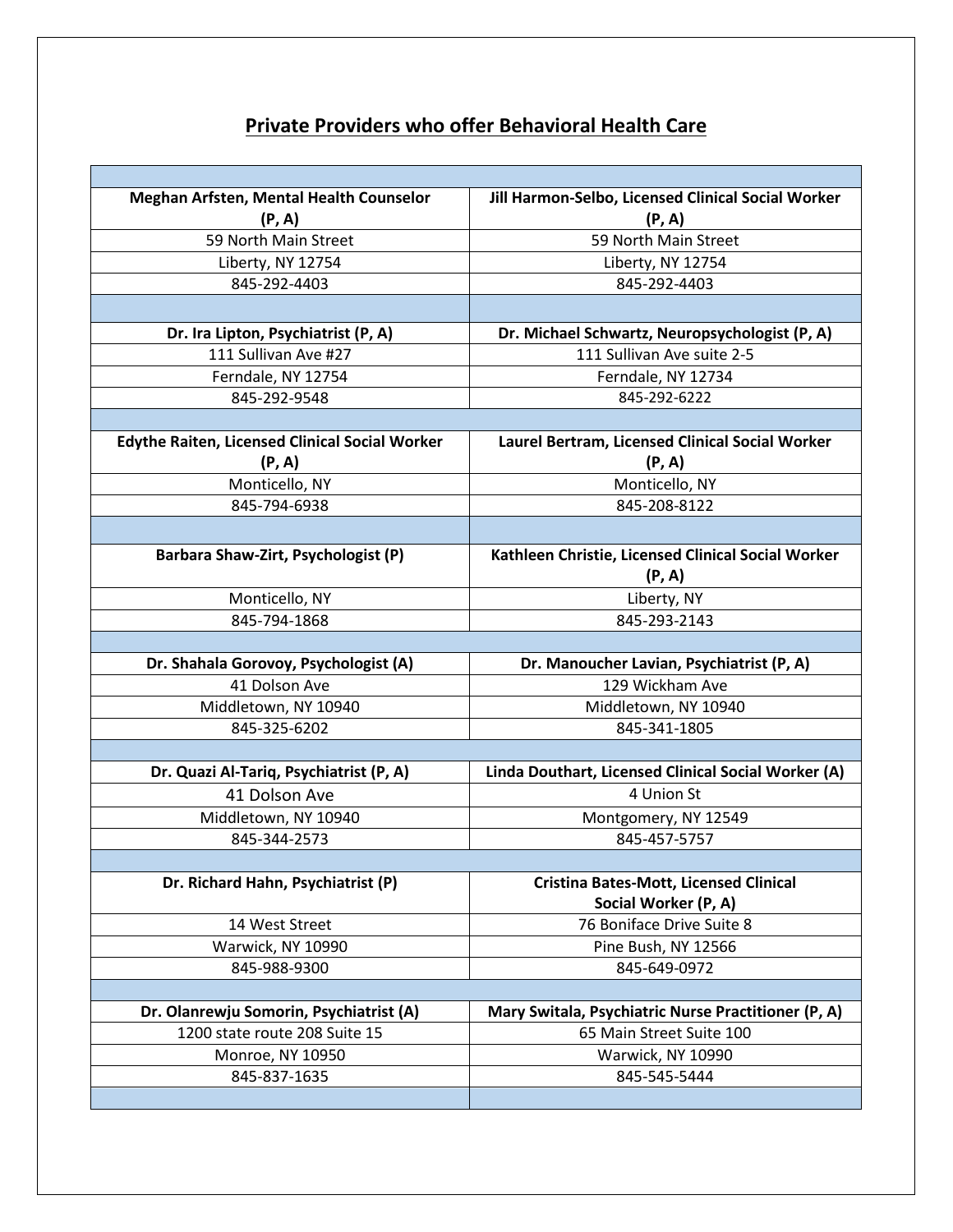| Maryann Ryan, Psychiatric Nurse Practitioner | Dr. Lawrence Wenz, Psychologist                 |
|----------------------------------------------|-------------------------------------------------|
| (P, A)                                       | (P, A)                                          |
| 65 Main Street Suite 100                     | 151 Conklin Rd                                  |
| Warwick, NY 10990                            | Monroe, NY 10950                                |
| 845-545-5444                                 | 845-782-0872                                    |
|                                              |                                                 |
| Dr. Linden Schild, Psychiatrist (A)          | Ryan Ramsey, Licensed Medical Social Worker (P) |
| 20 West Ave Suite 103                        | 10 Weathervane Drive                            |
| Chester, NY 10918                            | Washingtonville, NY, 10992                      |
| 845-469-3621                                 | 845-496-5437                                    |
|                                              |                                                 |
| Dr. Mukesh J. Jhaveri, Neuropsychiatrist (A) |                                                 |
| 24 Grove St                                  |                                                 |
| Middletown, NY, 10940                        |                                                 |
| 845-343-4677                                 |                                                 |
|                                              |                                                 |

*\*See additional services on next page\**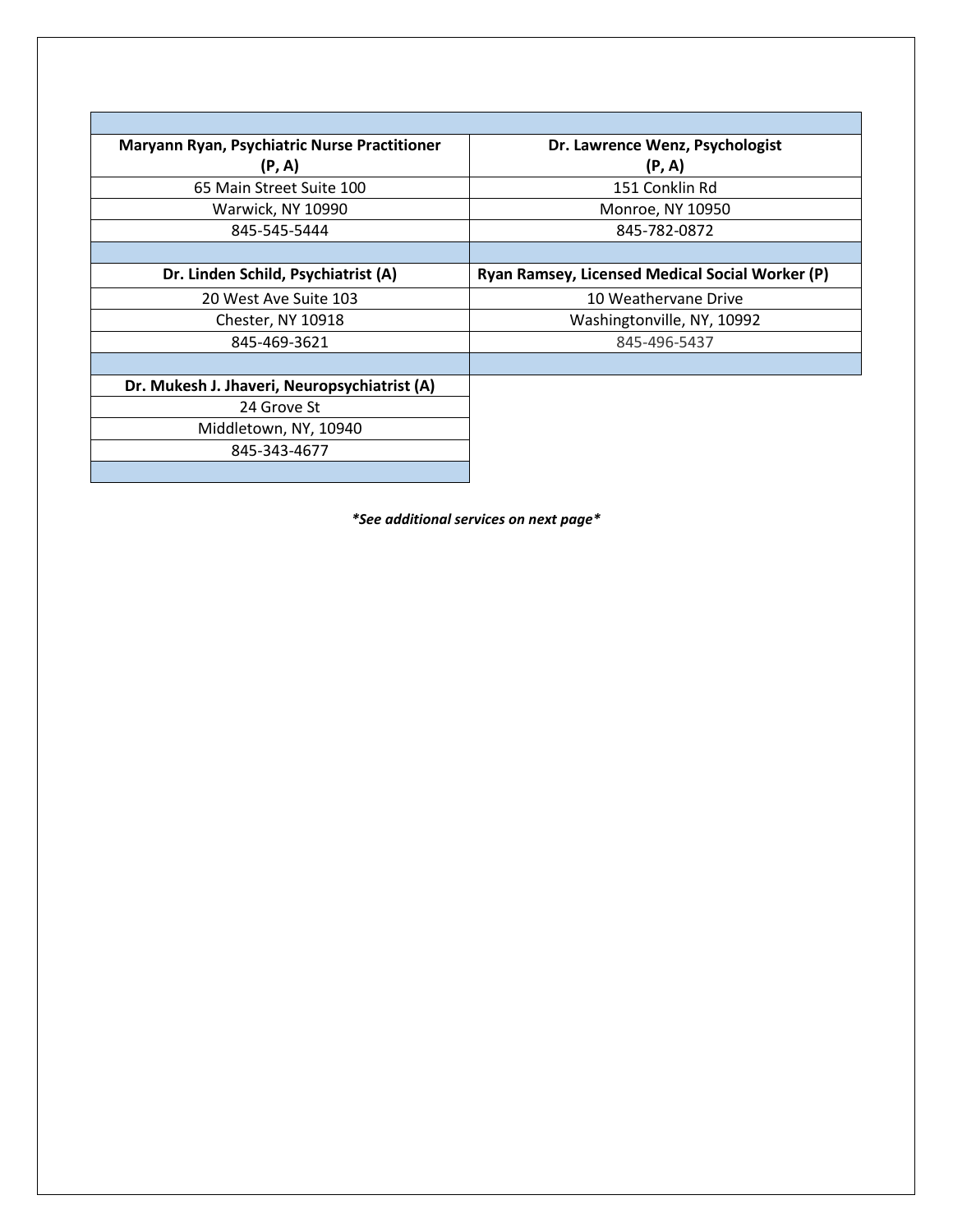## **Peer Counseling, Support/Advocacy Groups, Mediation**

| <b>Action Toward Independence (ATI)</b>                               | Independent Living, Inc.                            |
|-----------------------------------------------------------------------|-----------------------------------------------------|
| *Services offered in Monticello & Middletown*                         | *Services offered in Monticello, Newburgh,          |
|                                                                       | & Middletown*                                       |
| https://www.atitoday.org/services                                     | Monticello, NY 12701                                |
| 845-794-4228 and 845-343-4284                                         | 845-794-3322                                        |
|                                                                       |                                                     |
| Vet 2 Vet                                                             | <b>Sullivan County Intergroup Assoc.</b>            |
| Peer networking for veteran's by veterans in                          | AA meetings throughout Sullivan County              |
| <b>Sullivan County</b>                                                |                                                     |
| https://www.atitoday.org/services                                     | https://scia-aa.com/meetings/                       |
| 845-794-4228                                                          | 845-234-4841                                        |
|                                                                       |                                                     |
| <b>Stronger Together Support Group</b>                                | <b>Adoption Connection Group: AFFCNY</b>            |
| For family and friends of those struggling with                       | For kinship, adoption, and foster care support      |
| substance use                                                         |                                                     |
| 2 <sup>nd</sup> and 4 <sup>th</sup> Monday each month at 7pm via Zoom | Every Thursday at 6:30pm and 8pm                    |
| https://tricountycommunitypartnership.org/stronge                     | https://affcny.org/programs/information-            |
| r-together-support-group                                              | resources/event-calendar/                           |
|                                                                       |                                                     |
| <b>NAMI of Sullivan County</b>                                        | Montefiore/ St. Luke's Cornwall                     |
| 20 Crystal Street                                                     | Support groups related to cancer, nutrition,        |
|                                                                       | caregiving & more                                   |
| Monticello, NY 12701                                                  | https://www.montefioreslc.org/our-                  |
|                                                                       | services/oncology-services/support-groups/          |
| 845-794-1029                                                          | 845-561-4400                                        |
|                                                                       |                                                     |
| <b>Fearless! Hudson Valley</b>                                        | <b>Alcoholism and Drug Abuse Council (ADAC)</b>     |
| One on one web chat sessions &                                        | Support groups, peer engagement specialists, family |
| 24 hour hotline for abuse victims                                     | support, education and more in Sullivan, Orange,    |
|                                                                       | Rockland & Putnam                                   |
| https://fearlesshv.org/help/web-chat.html                             | http://www.adacinfo.com/                            |
| 845-562-5340                                                          | 845-673-5903                                        |
|                                                                       |                                                     |
| <b>NAMI of Orange County</b>                                          | <b>Garnet Health</b>                                |
| Support groups & classes related to mental health                     | Support groups related to substance use, parenting, |
|                                                                       | mental & physical health                            |
| https://www.namioc.org/support-groups                                 | https://www.garnethealth.org/patients-              |
|                                                                       | visitors/support-groups                             |
| 845-956-6264                                                          | 845-333-1000                                        |
|                                                                       |                                                     |